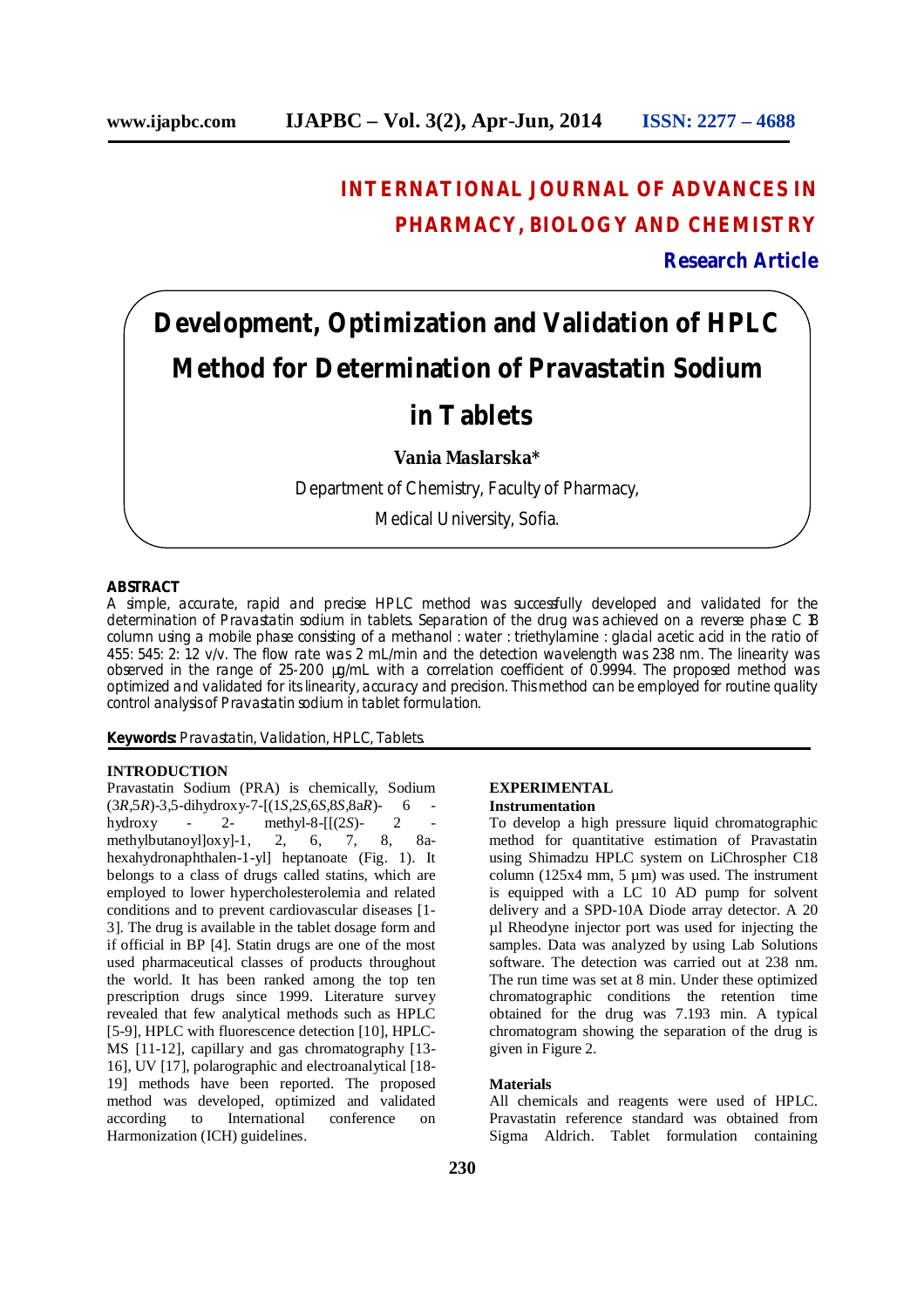Pravastatin 10 mg was purchased at the local market. HPLC grade glacial acetic acid, triethylamine and methanol were procured from Merck Ltd. All other chemical reagents were of analytical grade.

#### **Preparation of the mobile phase and diluent**

455 mL of methanol was mixed with 545 mL of distilled water, 2 mL triethylamine and 1.2 mL glacial acetic acid was used as mobile phase. The solution was degassed in an ultrasonic water bath for 10 minutes and filtered through 0.45 μm filter under vacuum. Mixture of methanol : water (45:55) was used as diluent.

**Preparation of standard drug stock solution:** 20 mg of Pravastatin was accurately weighed, transferred to 100 mL volumetric falsk and is dissolved in 70 mL of the diluent. Sonicated the solution for few minutes to dissolve the drug completely and the volume is made up to 100 mL with diluent to get a concentration of 0.2 mg/mL stock solution. This solution is further diluted with same solvent to obtain required working standard concentrations.

**Preparation of sample solution:** 20 commercial tablets of Pravastatin were finely powdered and the powder equivalent to 20 mg of Pravastatin was accurately weighed and transferred to 100 mL volumetric flask and dissolved in 70 mL of diluent. The above solution was subjected to sonication for 5 min and the solution is made up to 100 mL with diluent resulting in preparation of 0.2 mg/mL solution. The solution was filtered through a 0.45 μm filter paper discarding the first few mL of filtrate. From the stock solution by further dilutions were prepared the required working solutions.

#### **Calibration plot**

From the stock solution further dilutions were prepared by diluting required volume of diluent. 20 µL of each dilution was injected six times into the column at a flow rate of 2 mL/min and the corresponding chromatograms were obtained. From these chromatograms, the average area under the peak of each dilution was computed. The calibration graph constructed by plotting concentration of the drug against peak area was found to be linear in the concentration range of  $25 - 200 \mu g/mL$  of the drug. The relevant data are furnished in Table 1. The regression equation of this curve was computed. This regression equation was later used to estimate the amount of Pravastatin in tablet dosage form.

#### **Validation of the proposed method**

The specificity, linearity, precision, accuracy, limit of detection, limit of quantification, robustness and system suitability parameters were studied systematically to validate the proposed HPLC method for the determination of Pravastatin. Solution containing 100 μg/mL of Pravastatin was subjected to the proposed HPLC analysis to check intra-day and inter-day variation of the method and the results are furnished in Table 2. The accuracy of the HPLC method was assessed by analyzing solutions of Pravastatin at 50, 100 and 150% concentration levels by the proposed method. The results are furnished in Table 3. The system suitability parameters are given in Table 4.

## **Estimation of Pravastatin in tablet dosage form**

Two commercial brands of tablets were chosen for testing the suitability of the proposed method to estimate Pravastatin in tablet formulation. Twenty tablets were weighed and powdered. An accurately weighed portion of this powder equivalent to 20 mg of Pravastatin was transferred into a 100 mL volumetric flask and dissolved in 70 mL of a 45:55 v/v mixture of methanol and water. The contents of the flask were sonicated for 5 min. The volume was made up with the diluent and the solution was filtered through a 0.45 µm membrane filter. This solution containing 100 µg/mL of Pravastatin was injected into the column six times. The average peak area of the drug was computed from the chromatograms and the amount of the drug present in the tablet dosage form was calculated by using the regression equation obtained for the pure drug. The relevant results are furnished in Table 5.

# **RESULTS AND DISCUSSION**

In the proposed method, the retention time of Pravastatin was found to be 7.193 min. The Table 1 presents the equation of the regression line, correlation coefficient  $(r^2)$  values of the slope and intercept between the peak areas and concentrations of 25-200  $\mu$ g/ml with r<sup>2</sup>=0.9994. The regression equation of the linearity plot of concentration of Pravastatin over its peak area was found to be  $Y =$ 29670.5X+518,  $(r^2=0.9994)$ , where X is the concentration of Pravastatin and Y is the corresponding peak area. The calibration curve equation shows a good linearity curve which means that the linearity test is validated. The number of theoretical plates calculated was 2148, which indicates efficient performance of the column. The limit of detection and limit of quantification were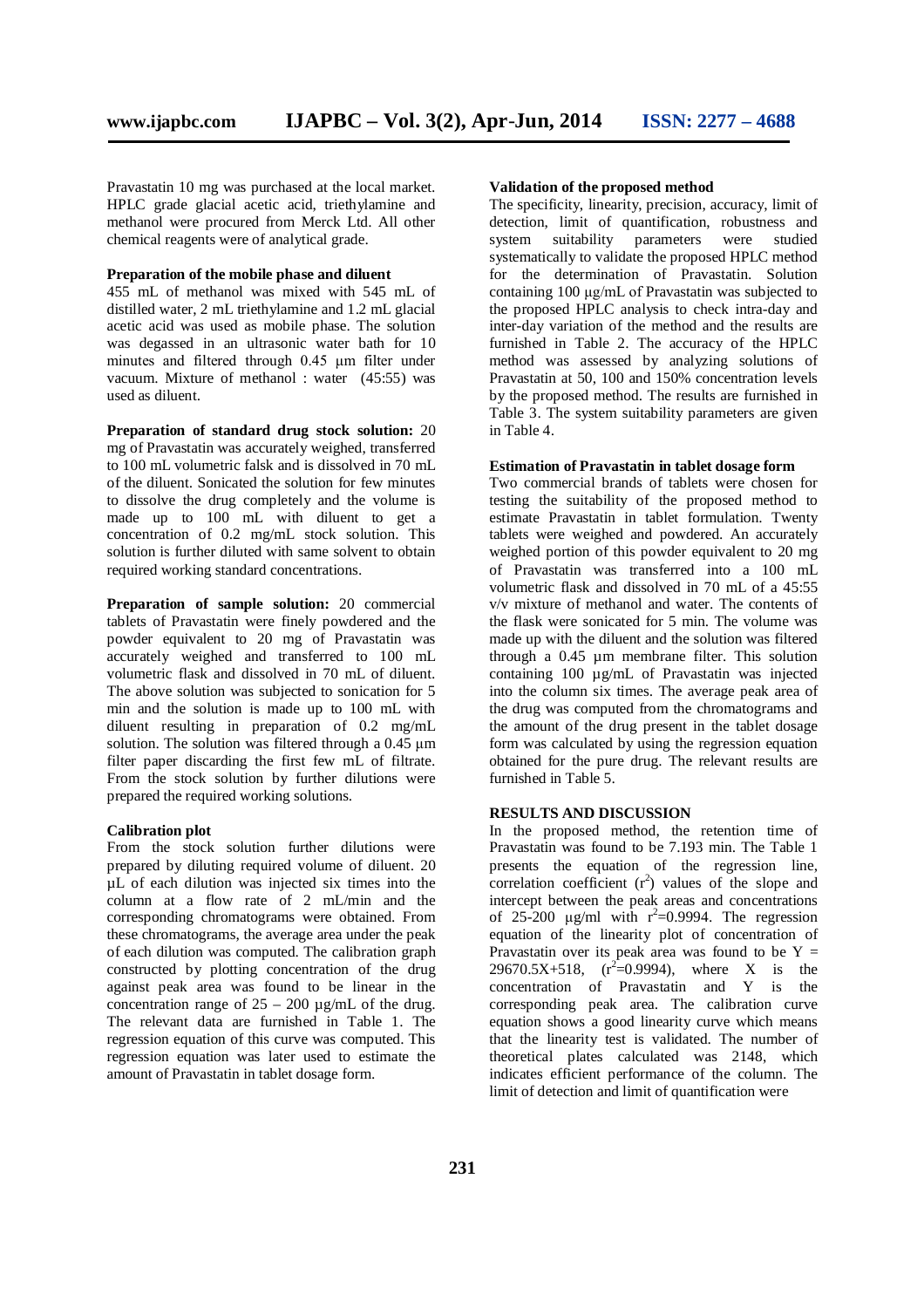found to be 0.3 µg/mL and 2 µg/mL respectively, which indicate the sensitivity of the method. The use of mobile phase in this ratio resulted in peak with good shape and resolution. The high percentage of recovery indicates that the proposed method is highly accurate. No interfering peaks were found in the chromatogram of the formulation within the run time indicating that excipients used in tablet formulation did not interfere with the estimation of the drug by the proposed HPLC method.

#### **CONCLUSION**

The proposed HPLC method is rapid, sensitive, precise and accurate for the determination of Pravastatin and can be reliably adopted for routine quality control analysis of Pravastatin in its tablet dosage form.



**Figure 1:** Chemical Structure of Pravastatin Sodium



**Figure 2:** Typical chromatogram of Pravastatin

| Calibration data of the method |                        |  |  |
|--------------------------------|------------------------|--|--|
| Concentration, $\mu$ g/mL      | Mean peak area $(n=5)$ |  |  |
| 25                             | 772030                 |  |  |
| 50                             | 1553774                |  |  |
| 100                            | 3168419                |  |  |
| 150                            | 4714033                |  |  |
| 200                            | 6336838                |  |  |
|                                |                        |  |  |

**Table 1 Calibration data of the method**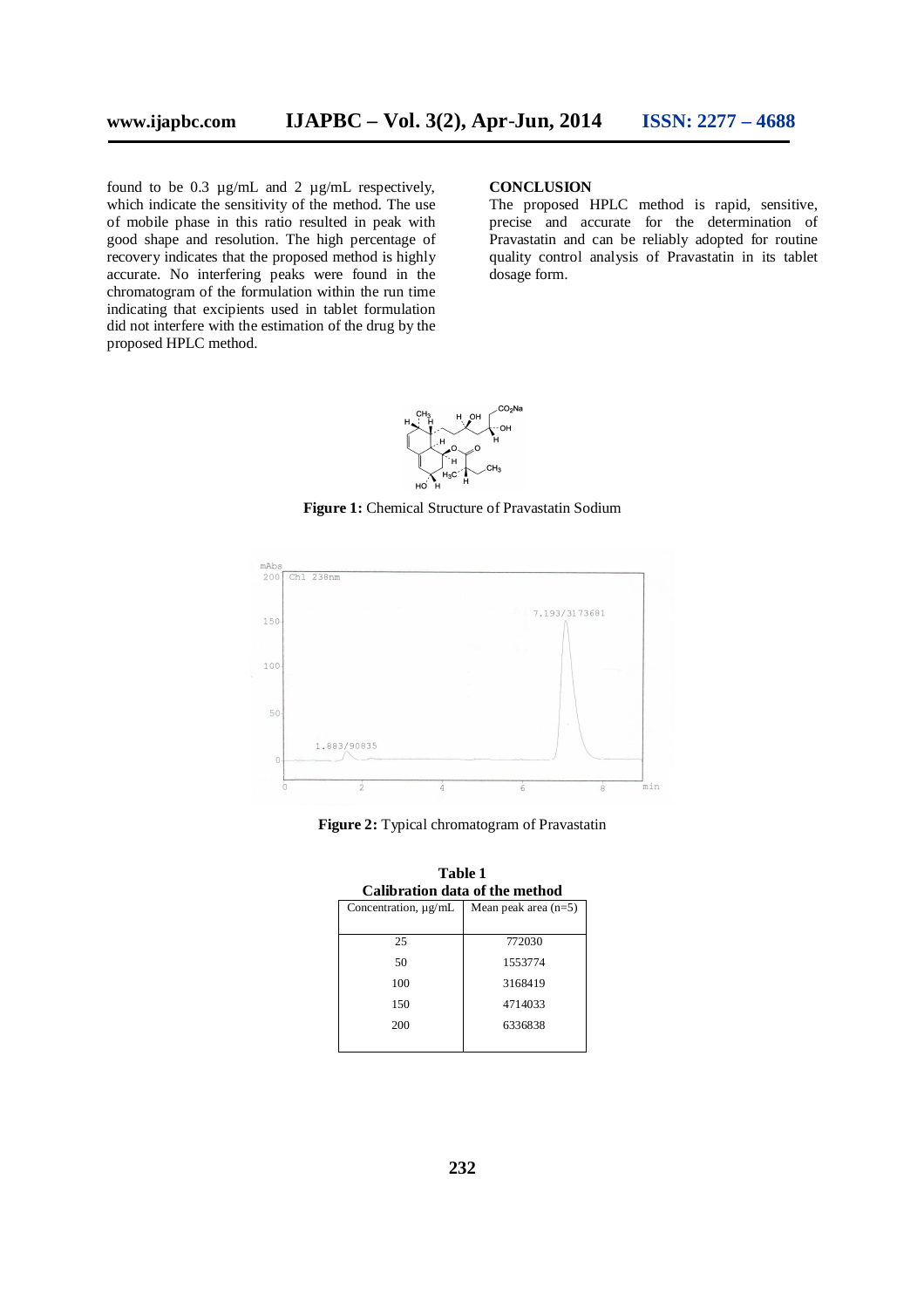**Table 2 Precision of the proposed HPLC method**

| Concentration of Pravastatin, 100 mg/mL | Peak Area   |               |
|-----------------------------------------|-------------|---------------|
|                                         | Intra – Day | $Inter - Day$ |
| Injection $-1$                          | 10.07       | 10.05         |
| Injection - 2                           | 10.08       | 10.04         |
| Injection - 3                           | 10.08       | 10.03         |
| Injection - 4                           | 9.92        | 9.90          |
| Injection - 5                           | 9.88        | 9.86          |
| Injection - 6                           | 9.96        | 9.93          |
| Average                                 | 10.0        | 9.97          |
| <b>Standard Deviation</b>               | 0.0895      | 0.0818        |
| % RSD                                   | 0.896       | 0.878         |

**Table 3**

| <b>Accuracy studies</b> |                  |                  |             |                  |  |  |
|-------------------------|------------------|------------------|-------------|------------------|--|--|
| Concentration           | Amount Added, mg | Amount Found, mg | %, Recovery | %, Mean Recovery |  |  |
| 50 %<br>5.34            | 5.18             | 48.50            | 97.00       |                  |  |  |
|                         |                  | 5.35             | 50.09       | 100.2            |  |  |
|                         | 5.21             | 48.78            | 97.56       |                  |  |  |
|                         |                  | 10.74            | 100.6       | 100.6            |  |  |
| 100 %<br>10.68          | 10.47            | 98.07            | 98.07       |                  |  |  |
|                         | 10.75            | 100.7            | 100.7       |                  |  |  |
|                         |                  | 15.89            | 148.9       | 99.30            |  |  |
| 150 %<br>16.01          | 16.22            | 151.9            | 101.3       |                  |  |  |
|                         | 15.86            | 148.6            | 99.06       |                  |  |  |
| Average                 |                  |                  |             | 99.31            |  |  |
| <b>SD</b>               |                  |                  |             | 1.514            |  |  |
| % RSD                   |                  |                  |             | 1.525            |  |  |

**Table 4 System suitability parameters**

| Parameters              | Results    |
|-------------------------|------------|
| Linearity, mg/mL        | $25 - 200$ |
| Correlation coefficient | 0.999      |
| Theoretical plates (N)  | 2148       |
| Tailing factor          | 14         |
| $LOD, \mu g/mL$         | 0.3        |
| $LOQ, \mu g/mL$         |            |

| Table 5                    |                 |                  |                |  |  |
|----------------------------|-----------------|------------------|----------------|--|--|
| Assay and recovery studies |                 |                  |                |  |  |
| Formulation                | Label claim, mg | Amount found, mg | % Amount found |  |  |
| $Formulation - 1$          | 10.00           | 10.02            | 100.2          |  |  |
| Formulation $= 2$          | 10.00           | 996              | 99.60          |  |  |

#### **References**

- 1. Lennernäs H, Fager G. Pharmacodynamics and pharmacokinetics of the HMG-CoA reductase inhibitors. Clin. Pharmacokinet. 1997; 32: 403– 425.
- 2. Hatanaka T. Clinical pharmacokinetics of pravastatin: mechanisms of pharmacokinetic events. Clin. Pharmacokinet. 2000; 39: 397–412.
- 3. Haria M, McTavish D. Pravastatin. A reappraisal of its pharmacological properties and clinical

effectiveness in the management of coronary heart disease. Drugs. 1997; 53: 299–336.

- 4. British Pharmacopoeia. Her Majesty's Stationery Office Ltd., London, 2007.
- 5. Bauer S, Mwinyi J, Stoeckle A, Gerloff T and Roots I. Quantification of pravastatin in human plasma and urine after solid phase extraction using high performance liquid chromatography with ultraviolet detection. J Chromatogr B Analyt